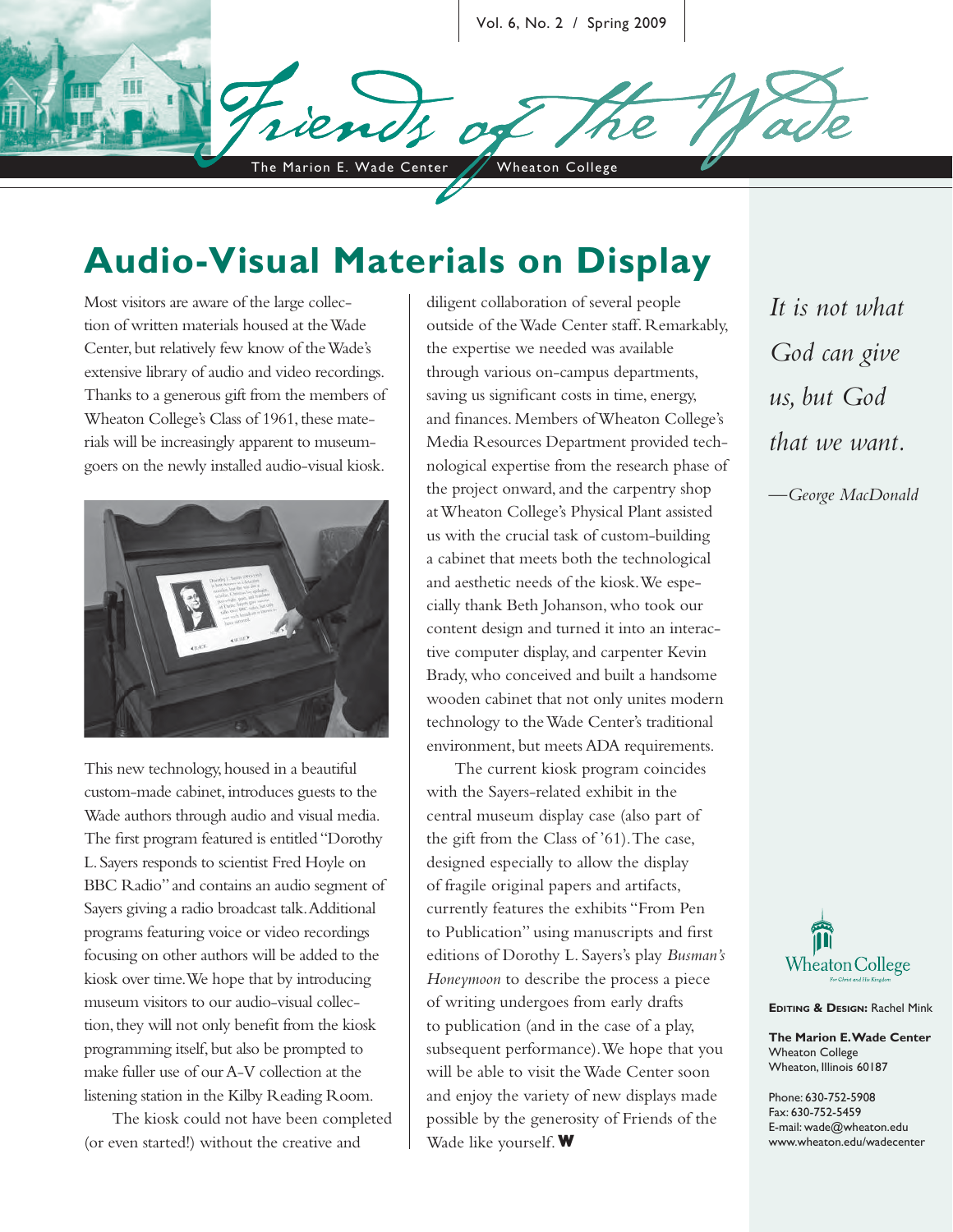### **Corner Corner**

**Director's**

Director's

For the beginning of 2009, I have been occupied primarily with traveling, lecturing, and teaching. The month of January I spent at Scott Theological College in Machakos, Kenya teaching a course entitled "Gospel Witness in Historical Perspective," in which I used several of the Wade authors as highly effective examples. In March I delivered the Richard Caulkins Lectures at Corban College in Salem, OR, a series of talks based upon C.S. Lewis's book *The Abolition of Man*. The following week I taught a series at the Joshua Institute at Hume Lake, CA. Then on March 25<sup>th</sup> I took off for Dornach, Switzerland where I attended an international Owen Barfield Conference, followed by a visit with Douglas Gresham in Malta to discuss issues pertaining to C.S. Lewis studies.

In the fourteen years I have been Director, I cannot remember a more positive response to the works of our authors than in this most recent series of speaking opportunities, as true in Kenya as in Oregon or California, in young people as in old. In the present state of global uncertainty, it is noteworthy that the witness of the Wade authors continues to be as relevant as ever in the English-speaking world, and increasingly relevant to the non-English speaking part of the globe.

WITH ALL GOOD WISHES,

by hitchell

#### **Did You Know?**

Since the Wade's inception, researchers have had to ask the archival staff to conduct searches of the collection on their behalf, since there is no searchable catalog. In recent months, we have alleviated some of the inconvenience for researchers by placing finding aids for manuscript and letter collections and several archives on the Wade website. Meanwhile, the Wade has also developed a plan for transferring collection records to a widely-accessible online catalog. Enacting this plan, however, requires a large initial financial outlay. If you are interested in helping fund this accessibility project, please contact Director Chris Mitchell at *wade@wheaton.edu*.**W**

# **The Wade Authors' Works Reimagined**

Many of the writings of the seven Wade authors were best-sellers in their time, and most of these continue in print today. Because of this enduring popularity, numerous other writers and artists have chosen to use these works as the basis for their own creative vision. Over the years, this process of inspiration has resulted in the production of a wide variety of adaptations, including books, movies, illustrations, music, plays, and more. The Wade Center's mission includes both adding adapted works to our collection, and supporting adapted performances and projects.

While the majority of the Wade Center's collection has an academic focus, artistic adaptations and interpretations of the authors' works are not neglected in our acquisition process. We add popular movies such as *The Lord of the Rings* to the collection, but we also obtain less widely known creative renderings, such as Robert Cording's illustrated book *The Lion and the Land of Narnia* or Dale Ahlquist's forthcoming film version of *Manalive* based on G.K. Chesterton's book. Often recordings of non-permanent media such as musical or dramatic performances are not available, so the Wade Center collects related items as a way of "preserving" the event. For instance, *Perelandra*, an opera based on

C.S. Lewis's space travel novel will be presented by the Oxford C.S. Lewis Society on June 25 and 26, 2009. Currently, the Wade Center holdings contain the libretto and other performance-related material from the initial operatic premieres in 1964 (U.K.) and 1969 (U.S.); when this year's production of *Perelandra* ends, similar items

will be added to our archives. In addition to collecting physical mate-

rial for the archives, the Wade also supports performances of a variety of adapted works. In recent years, the Wade Center hosted Tom Key performing *C.S. Lewis on Stage*, Tony Lawton performing *The Great Divorce*, and Chuck Chalberg performing *An Evening with*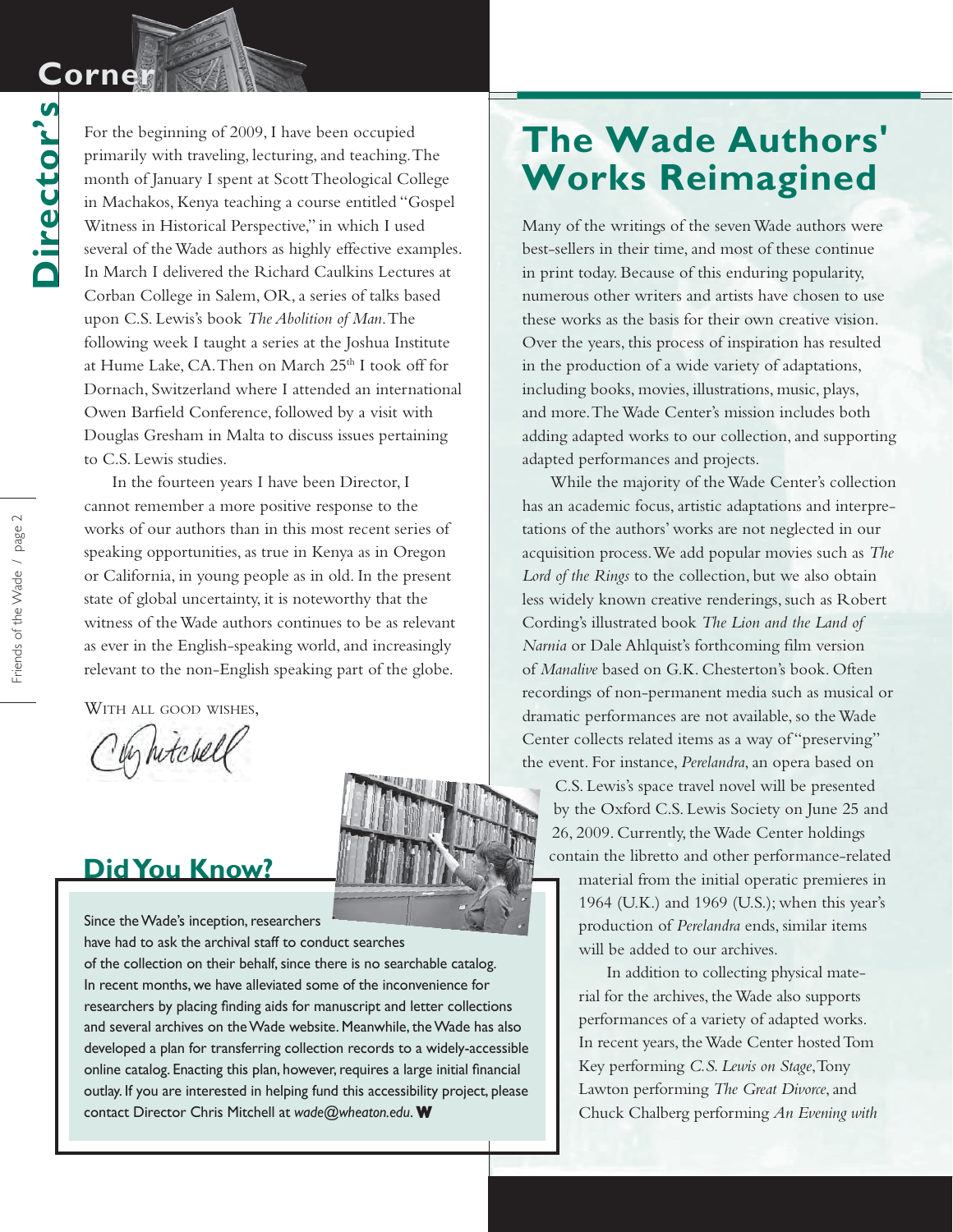*Chesterton*. Chicago's Lifeline Theatre has adapted four of Dorothy L. Sayers's Lord Peter Wimsey mysteries to the delight of Wimsey fans and neophytes alike since 2002 when they produced *Whose Body?*. When the Wade Center wanted to provide an evening of entertainment for the 2007 Dorothy L. Sayers Convention in Wheaton, Lifeline Theatre seemed a natural partner. Their highly popular adaptation of *Gaudy Night* demonstrated a love for Sayers's work as well as a delight in the new opportunities provided by staging the story. Though the play had already closed in Chicago, the cast and crew



from Swann archive

graciously brought the production to Wheaton especially for the Sayers conference weeks later. In a lecture the day before the performance, playwright Frances Limoncelli described her process of turning a 600-page book into a 2-hour play, illuminating the challenges and rewards of telling a beloved story again with new methods. She articulated how it is possible to retain the spirit and essential themes of an

original work while giving it a form that introduces it to a new audience and illuminates new meanings for those familiar with the book.

The Wade Center is uniquely positioned to help promote these new artistic versions of old favorites, as well as to provide access to related resources for both adaptors and audience. In fact, a side-benefit of a successful adaptation is usually a revived interest in the source material. For example, the Wade Center felt the effects of this in a dramatic way from the two Narnia movies, as our annual attendance increased by two thousand during the years the movies were playing!

The Wade authors probably could not foresee the enormous amount of scholarship that would result from their literary efforts or the diverse forms their stories would take in the hands of other artists. Nonetheless, they would surely appreciate the way that these adaptations draw audiences back to the original material, bringing new readers as well as reigniting the interest of those long familiar with the primary works. **W**

#### Seeing *Busman's Honeymoon*

Lifeline Theatre will present Frances Limoncelli's adaptation of Dorothy L. Sayers's *Busman's Honeymoon* May  $1$  - June  $21,2009$ . With sufficient interest, the Wade Center staff may arrange a group trip to see the play. If you might like to participate, let us know ASAP of your interest. Go to *www.lifelinetheatre.com* for more information about the show. **W**

### *Mere Christians* **Book Launch**



Wade Center volunteer Mary Anne Phemister and co-editor Andrew Lazo celebrated the launch of their book, *Mere Christians: Inspiring Stories of Encounters with C.S. Lewis*, on February 12, 2009 in the Wade museum. Community members, including

many Friends of the Wade, came to the afternoon event to hear comments by Mary Anne and Andrew and have books signed by them.

*Mere Christians*, published by Baker Books, gathers fifty-five accounts of the influence of C.S. Lewis's writings on Anne Rice, Chuck Colson, Francis S. Collins, Pierce Pettis, and dozens of others. It includes a preface by the Wade's Associate Director, Marjorie Mead, and also features a new biographical essay and lists of books by and about Lewis. The book can be purchased through any bookstore and signed copies are available at the Wheaton College Bookstore.

**W** *merechristians@gmail.com* for details. Another volume of *Mere Christians* is already planned, for which submissions are being considered. If you would like to submit your story of how C.S. Lewis has influenced your life for possible inclusion in the forthcoming collection, write to